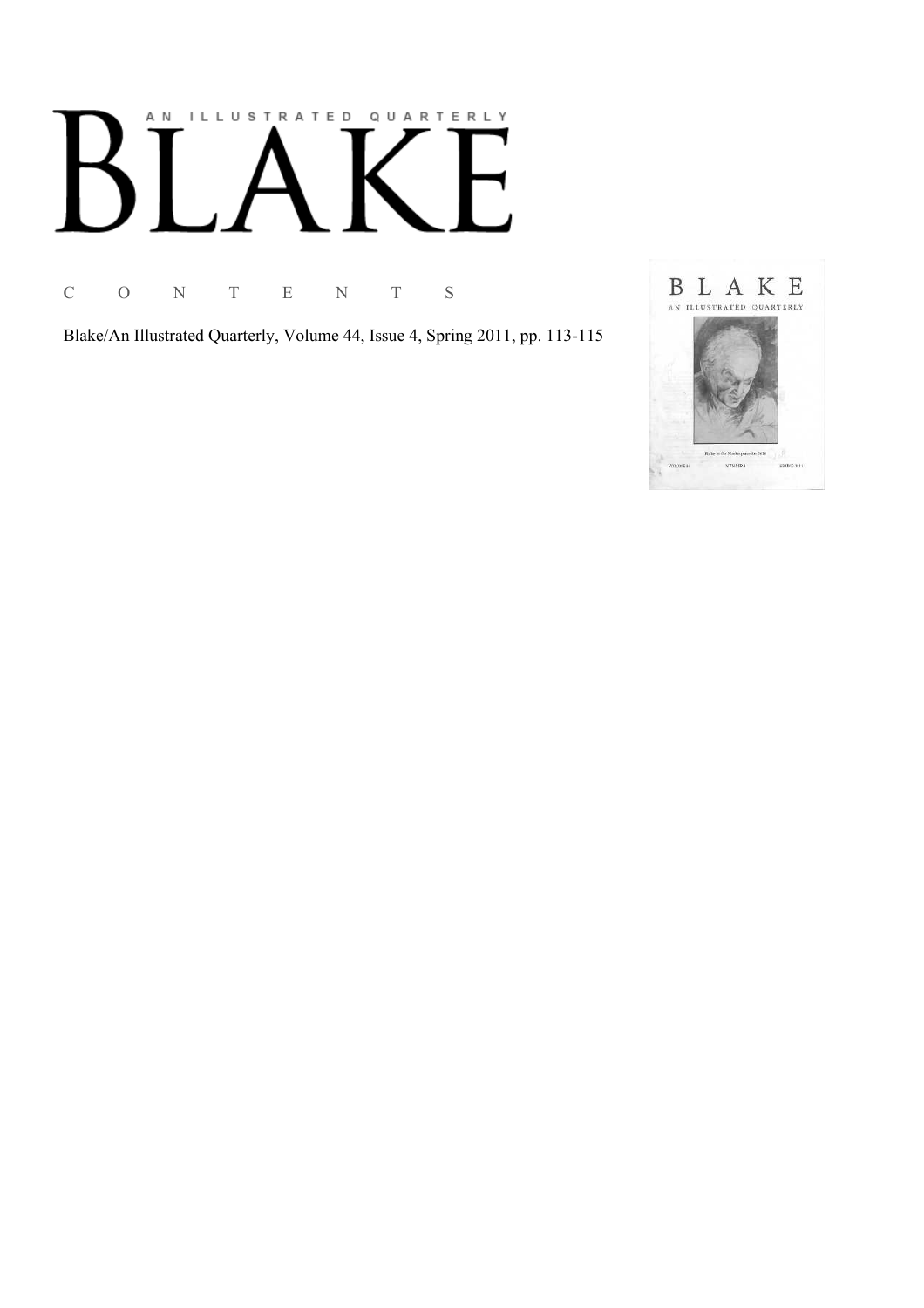## BLAKE

## AN . ILLUSTRATED QUARTERLY



Blake in the Marketplace for 2010

VOLUME 44 SPRING 2011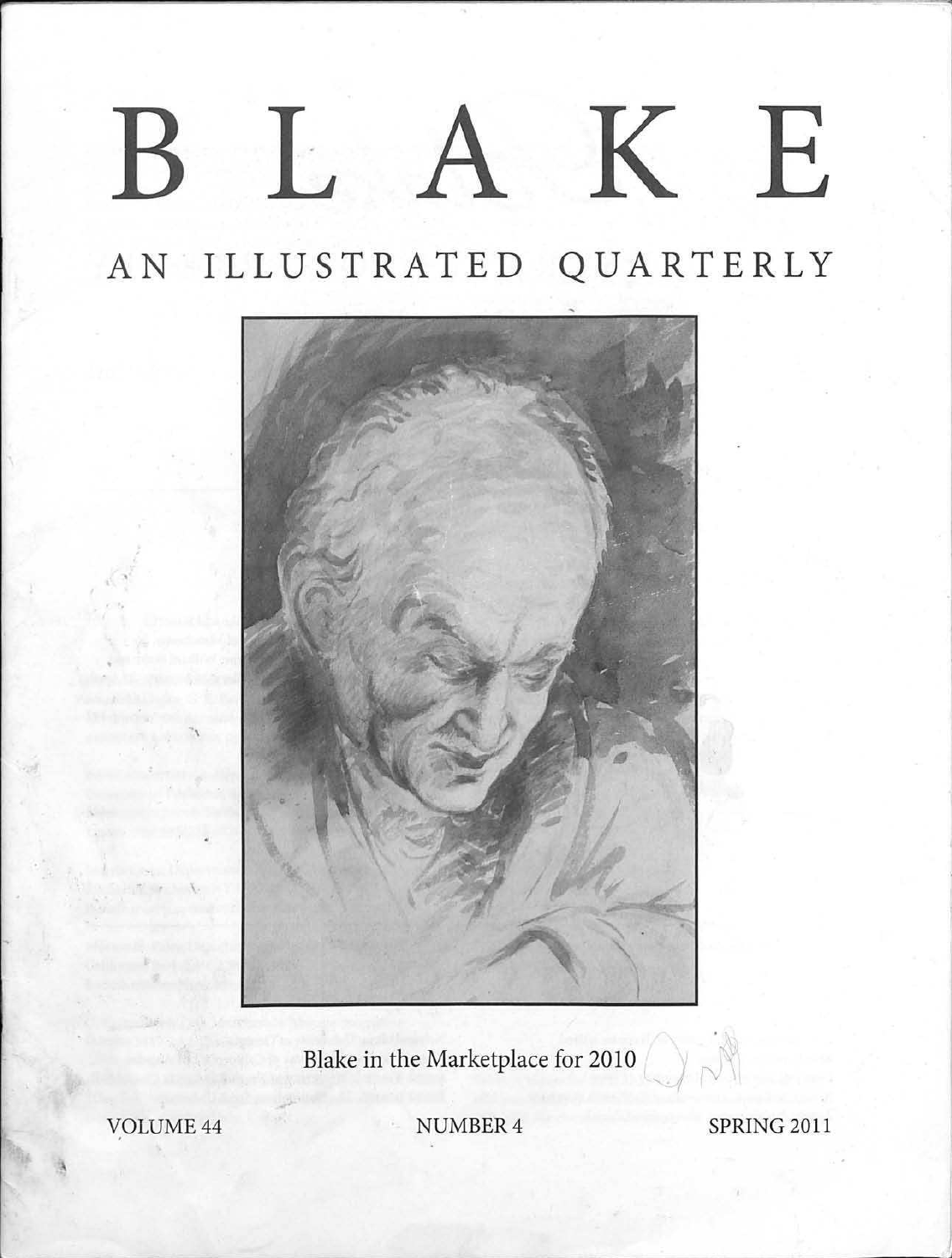

### AN ILLUSTRATED QUARTERLY

www.blakequarterly.org

VOLUME44 NUMBER4 SPRING 2011

## CONTENTS

#### Article

Blake in the Marketplace, 2010 *By Robert* N. *Essick* 

116

Mind-Forg'd Manacles: William Blake and Slavery, Whitworth Art Gallery, University of Manchester, 26

January-6 April 2008; Blake's Shadow: William Blake and His Artistic Legacy, Whitworth Gallery, 26 January-20 April 2008 *Reviewed by Jeremy Tambling* 142

#### Newsletter

Review

*Blake* Goes Online 143

#### A D V I s 0 R y B 0 A R D

G. E. Bentley, Jr., University of Toronto, retired Martin Butlin, London Detlef W. Dörrbecker, University of Trier Robert N. Essick, University of California, Riverside Angela Esterhammer, University of Zürich

Nelson Hilton, University of Georgia Anne K. Mellor, University of California, Los Angeles Joseph Viscomi, University of North Carolina at Chapel Hill David Worrall, The Nottingham Trent University